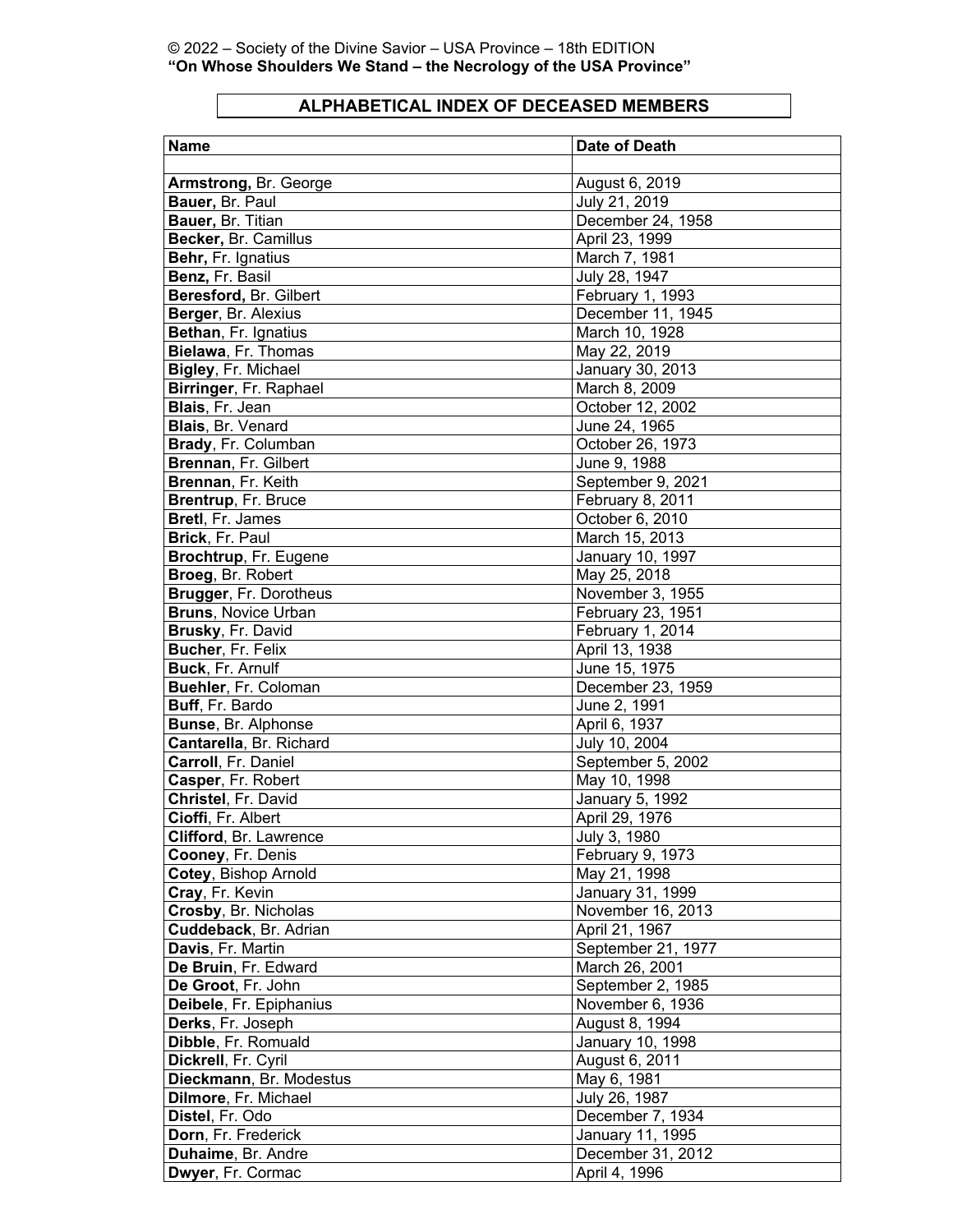| Ellery, Br. Maurus            | December 8, 2005   |
|-------------------------------|--------------------|
| Faschingbaur, Fr. Theodore    | January 13, 1982   |
| Federspiel, Br. Florentine    | September 9, 1993  |
| Fehring, Fr. Matthew          | July 29, 1969      |
| Fierro, Fr. Paul              | July 20, 1997      |
| Fitzgerald, Br. Grant-Michael | November 10, 1986  |
| Flanagan, Fr. Brendan         | December 4, 1986   |
| Fontaine, Fr. Ralph           | November 14, 1943  |
| Francis, Br. Oliver           | July 31, 1995      |
| Freischmidt, Fr. Solanus      | October 31, 1942   |
| Friedrich, Fr. Bede           | February 19, 1966  |
|                               |                    |
| Gagnon, Fr. Richard           | July 13, 2017      |
| Gake, Br. John                | January 27, 1994   |
| Ganser, Fr. Geoffrey          | January 15, 1985   |
| Gerke, Fr. Leonard            | October 3, 1973    |
| Gesell, Fr. Clement           | May 3, 1962        |
| Giles, Fr. Dominic            | August 26, 1999    |
| Glass, Fr. Landelin           | October 20, 1949   |
| Gleason, Fr. Carl             | February 6, 2017   |
| Gloeggler, Fr. Ludger         | October 24, 1941   |
| Goerlich, Fr. Eustace         | September 13, 1933 |
| Gorman, Fr. John              | November 7, 2012   |
| Grant, Br. Simon              | December 10, 1987  |
| Green, Fr. Bernard            | November 9, 2020   |
| Griffin, Fr. Barry            | February 11, 2008  |
| Gross, Fr. Nicholas           | February 13, 1928  |
| Gumieny, Br. Stanislaus       | February 28, 1989  |
| Guzman, Fr. Julian            | June 13, 2022      |
| Haertl, Fr. Sturmius          | August 15, 1944    |
| Hanf, Br. Bertrand            | November 13, 2015  |
| Haumschild, Br. Victor        | December 28, 2001  |
| Havlovic, Br. Edward          | May 2, 2021        |
| Heinz, Cleric Andrew          | September 15, 1951 |
| Heiss, Br. Anatolius          |                    |
|                               | February 25, 1931  |
| Herborn, Fr. Waldemar         | June 26, 1982      |
| Herbst, Fr. Leo               | January 10, 1985   |
| Herbst, Fr. Winfrid           | September 18, 1988 |
| Hoefgen, Br. William          | April 6, 2012      |
| Hoess, Fr. Michael            | October 10, 1930   |
| Holzknecht, Fr. Fintan        | November 30, 1959  |
| Huebner, Br. Thaddeus         | April 30, 2000     |
| Jacobs, Fr. Jerome            | June 26, 1973      |
| Jungwirth, Br. Gordian        | November 18, 1979  |
| Kelch, Fr. Maurice            | November 23, 1982  |
| Kelter, Br. Alois             | June 21, 1980      |
| Kendall, Fr. Michael          | July 5, 2008       |
| Kern, Br. Martialis           | April 5, 1937      |
| Kleene, Fr. Regis             | November 10, 1998  |
| Klotz, Fr. Claude             | June 7, 2006       |
| Koenigsbauer, Fr. Ansgar      | July 28, 1944      |
| Kouba, Fr. John               | March 20, 2009     |
| Kraemer, Fr. Paulinus         | August 24, 1987    |
| Kramlich, Fr. Lloyd           |                    |
|                               | January 15, 2014   |
| Kreutzer, Br. Joseph          | April 27, 2021     |
| Kubat, Br. Charles            | September 13, 2002 |
| Lahrs, Fr. Carey              | July 5, 2018       |
| LaMere, Fr. Cletus            | November 13, 2013  |
| Landolf, Br. Julian           | March 26, 2000     |
| Langenberg, Br. Gerard        | November 22, 1994  |
| Laser, Br. Eric               | September 11, 1978 |
| Lassak, Br. Siegfried         | January 28, 1969   |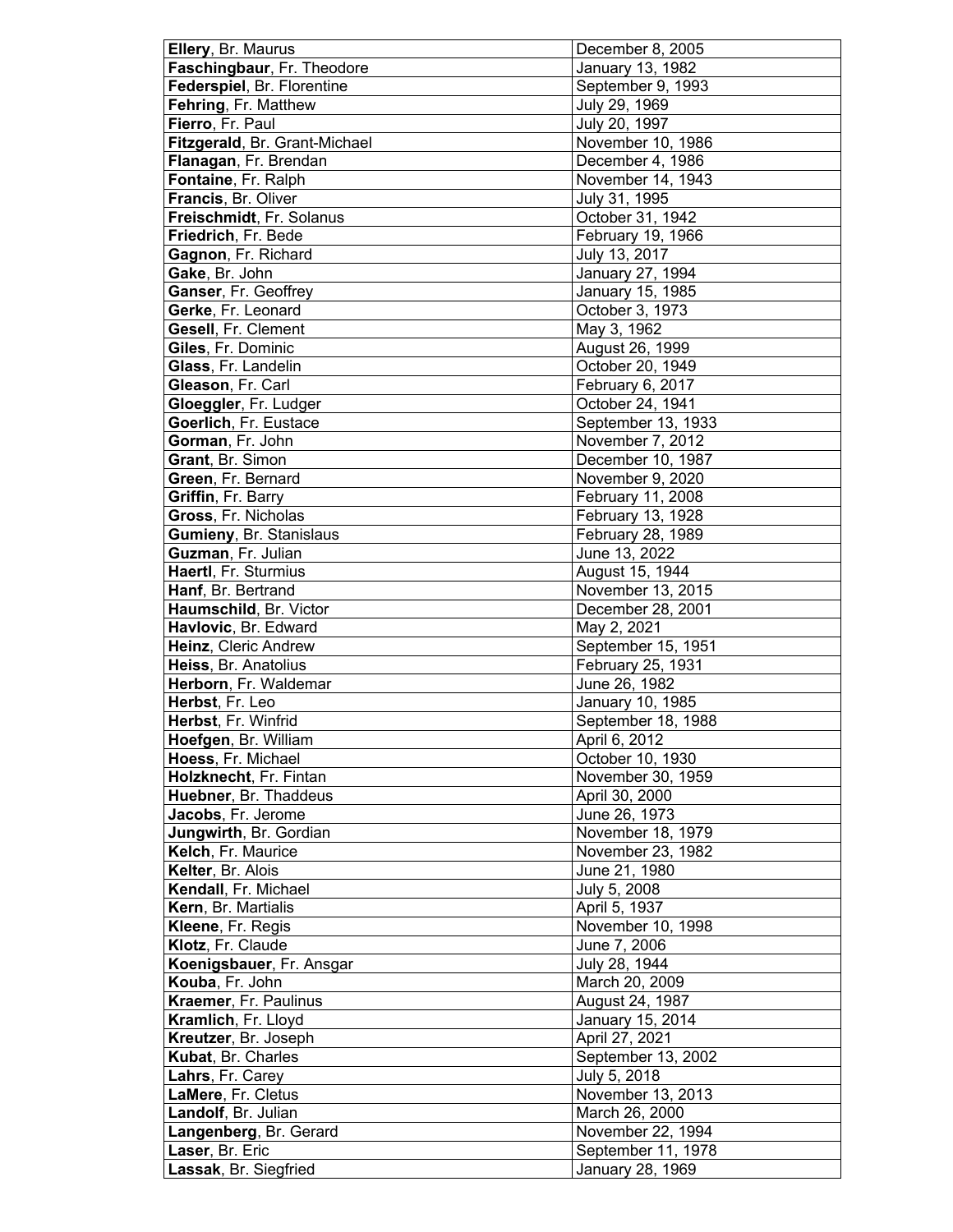| Lauer, Br. Sebastian     | January 4, 1986                      |
|--------------------------|--------------------------------------|
| Lauzon, Fr. Paul         | November 11, 2001                    |
| Leannah, Fr. Thomas      | December 31, 1993                    |
| L'Ecuyer, Fr. Thomas     | May 9, 1979                          |
| Leinweber, Fr. Wigbert   | November 12, 1982                    |
| Lesch, Cleric Edward     | December 7, 1918                     |
| Lickteig, Fr. Timothy    | August 8, 1975                       |
| Lo Presto, Fr. James     | October 14, 1995                     |
| Longmier, Br. Jude       | April 1, 1973                        |
| Lucca, Fr. Augustine     | August 16, 2009                      |
| Madala, Br. Wayne        | May 15, 2005                         |
| Manning, Br. Luke        | November 9, 1997                     |
| Markoski, Br. Ladislaus  | October 26, 2002                     |
| Maurer, Br. Donald       | December 8, 2008                     |
| Maurer, Fr. Thomas       | July 2, 2001                         |
| McArthur, Fr. Luke       | May 21, 1999                         |
| McGinnis, Fr. Gary       | June 27, 1998                        |
| McKenna, Fr. James       | October 8, 2004                      |
| Meaney, Br. Damian       | February 2, 1984                     |
| Meier, Fr. Placidus      | June 7, 1958                         |
| Mertzlufft, Br. Virgil   | October 28, 1996                     |
| Messmer, Fr. Hermenegild | October 13, 1977                     |
| Middlecamp, Fr. Eric     | March 6, 2011                        |
| Miller, Fr. Roger        | May 9, 1987                          |
| Molz, Fr. Marcelline     | October 4, 1961                      |
| Morse, Br. Giles         | March 15, 1982                       |
| Mueller, Fr. Ludwig      | September 3, 1901                    |
| Muenzloher, Fr. Angelus  | August 16, 1957                      |
| Mynsberge, Br. Gustave   | October 31, 1999                     |
| Nern, Fr. William        | February 14, 1966                    |
| Neumann, Fr. Bernard     | August 28, 1991                      |
| New, Fr. Gary            | April 23, 2017                       |
| Newman, Fr. Michael      | March 1, 2018                        |
| Nitz, Fr. Eliot          | October 26, 2020                     |
| Noerz, Br. Reimar        | April 19, 1999                       |
| Nogaj, Br. Cletus        | November 26, 1989                    |
| Norcross, Fr. Louis      | December 4, 1983                     |
| Novak, Fr. Thomas        | January 29, 2022                     |
|                          |                                      |
| Novinska, Br. Quentin    | August 27, 1970                      |
| Nowacki, Fr. Gregory     | April 16, 1989                       |
| Nugent, Fr. Robert       | January 1, 2014<br>December 26, 2021 |
| Nys, Fr. Loren           |                                      |
| Pantuso, Fr. John        | April 26, 2019                       |
| Papke, Br. Boniface      | February 21, 2005                    |
| Pekarske, Fr. Daniel     | September 27, 2016                   |
| Pelky, Br. Roger         | November 25, 2008                    |
| Peserik, Br. Alexander   | July 17, 2006                        |
| Peters, Fr. Fred         | January 19, 2005                     |
| Pierce, Fr. Justin       | September 9, 2000                    |
| Pope, Br. Cornelius      | March 22, 2003                       |
| Pradarutti, Fr. Charles  | April 21, 1969                       |
| Puthoff, Fr. Chad        | March 24, 2022                       |
| Putzer, Fr. Gregory      | February 9, 1984                     |
| Putzer, Fr. Vincent      | August 28, 1993                      |
| Rausch, Br. Fidelis      | October 7, 2003                      |
| Reiner, Fr. Christopher  | August 30, 1978                      |
| Reuter, Br. Stephan      | January 17, 1965                     |
| Rieden, Br. James        | September 2, 2010                    |
| Rinderer, Br. Marion     | December 22, 1987                    |
| Ritter, Fr. Patrick      | August 24, 2010                      |
| Roeske, Fr. James        | December 4, 1982                     |